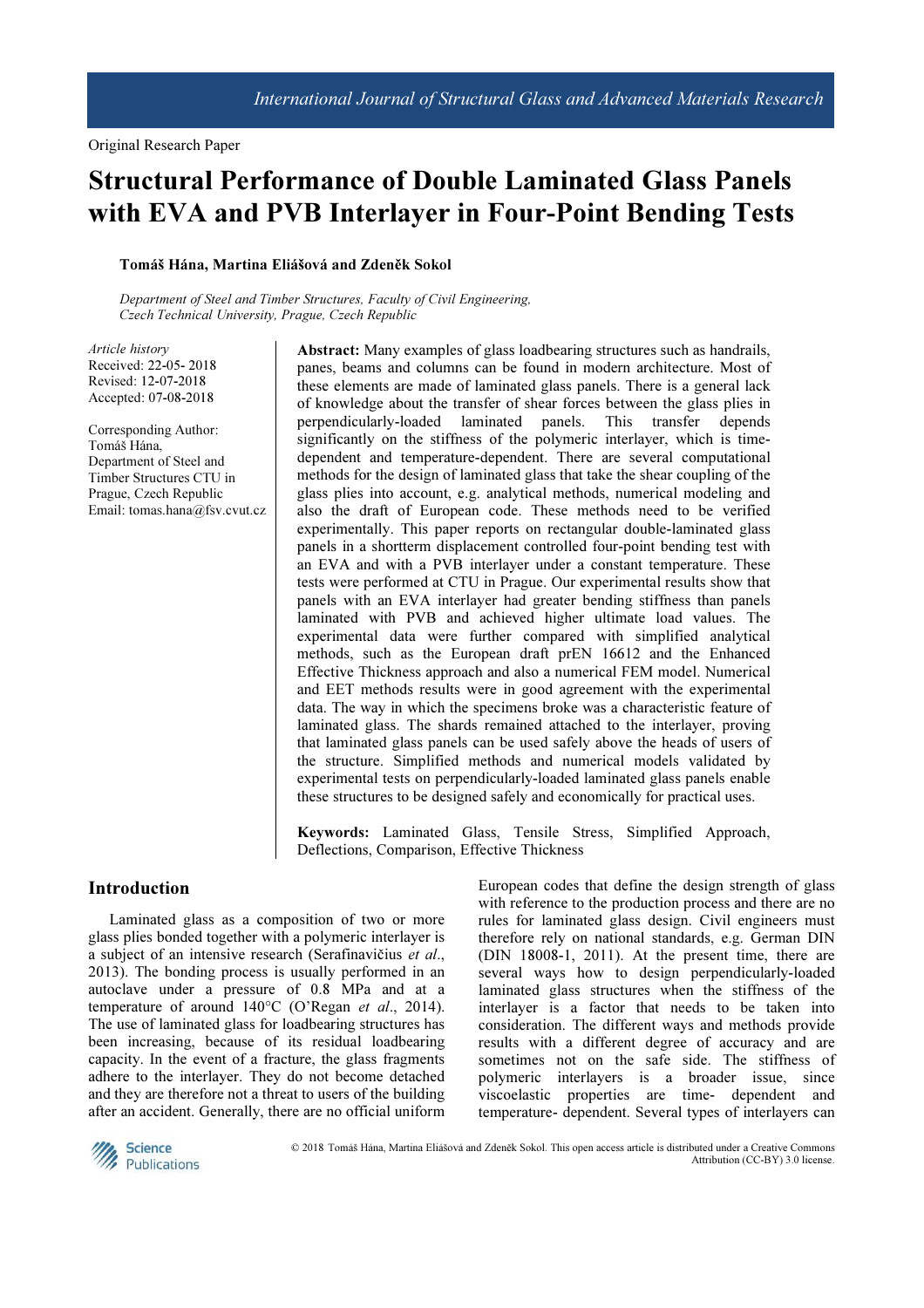be found on the market, but civil engineers do not have access to information about the shear stiffness of most of them. This paper introduces experimental data obtained from four-point bending tests of double laminated glass panels with EVA interlayers and PVB interlayers performed at the Faculty of Civil Engineering of the Czech Technical University in Prague. There is a description of the experimental program, the most important results are presented and a comparison is made between the experimental data from representative specimens, simplified analytical calculation methods and FE numerical simulation. An experimentally verified analytical calculation with satisfactory precision is a good tool for designing laminated glass structures that are economical and also safe.

#### Materials and Methods

#### Experimental Program

Three types of glass were tested in four-point bending tests: annealed float glass – 10 specimens; heatstrengthened glass – 4 specimens and thermallytoughened glass – 5 specimens. Thermallytoughened glass will be referred to in this text as ESG, heatstrengthened glass will be referred to as TVG and annealed float glass will be referred to as FG. Both glass plies in the panel were identical. Nine panels were laminated with EVA interlayers (EVALAM-80-120<sup>®</sup>) and ten panels were laminated with PVB interlayers (Trosifol BG-R-20 $^{\circ}$ ) with a nominal thickness of 0.76 mm. The numbers of tested specimens with the appropriate type of interlayer are shown in Table 1. A static scheme of the four-point bending test is shown in Fig. 1. The bending tests were performed in the MTS universal testing machine, with a maximum load capacity of 100 kN. The nominal dimensions of the glass panels were 1100×360 mm and each glass ply was 10 mm in thickness. A total of 8 LY 11-10/120 strain gauges were attached to the glass surface - 5 strain gauges in compression (upper glass ply) and 3 strain gauges in tension (lower glass ply), as displayed in Fig. 2 and 3. The vertical displacement was measured by displacement sensors I and II placed at the mid-span. Their position is shown in Fig. 4.

#### Test Set-Up

The loading was displacement-controlled, with a constant cross-head speed of 1.8 mm/min, which is in accordance with ČSN EN 1288 (ČSN EN 1288-1, 2001). Each test specimen was loaded in two steps. The first step finished when the lower glass ply broke. The specimen was then unloaded. It was reloaded in the second step to find its residual loadbearing capacity. As soon as the residual loadbearing capacity was reached, the whole laminated panel collapsed. The values of all sensors were offset before each loading step. The measured temperature during the experiments was in the range between +20°C and +23°C.

| <b>Table 1:</b> Numbers of specimens – glass type and interlayers |
|-------------------------------------------------------------------|
|-------------------------------------------------------------------|

| Type of glass/type of interlayer | PVB | EV A |
|----------------------------------|-----|------|
| Annealed float glass (FG)        |     |      |
| Heat-strengthened glass (TVG)    |     |      |
| Thermally-toughened glass (ESG)  |     |      |
|                                  |     |      |
|                                  |     |      |



Fig. 1: Static scheme of the four-point bending test



Fig. 2: Position of the strain gauges on the test specimen – surface in compression, upper ply



Fig. 3: Position of the strain gauges on the test specimen – surface in tension, lower ply



Fig. 4: Position of the displacement sensors on the test specimen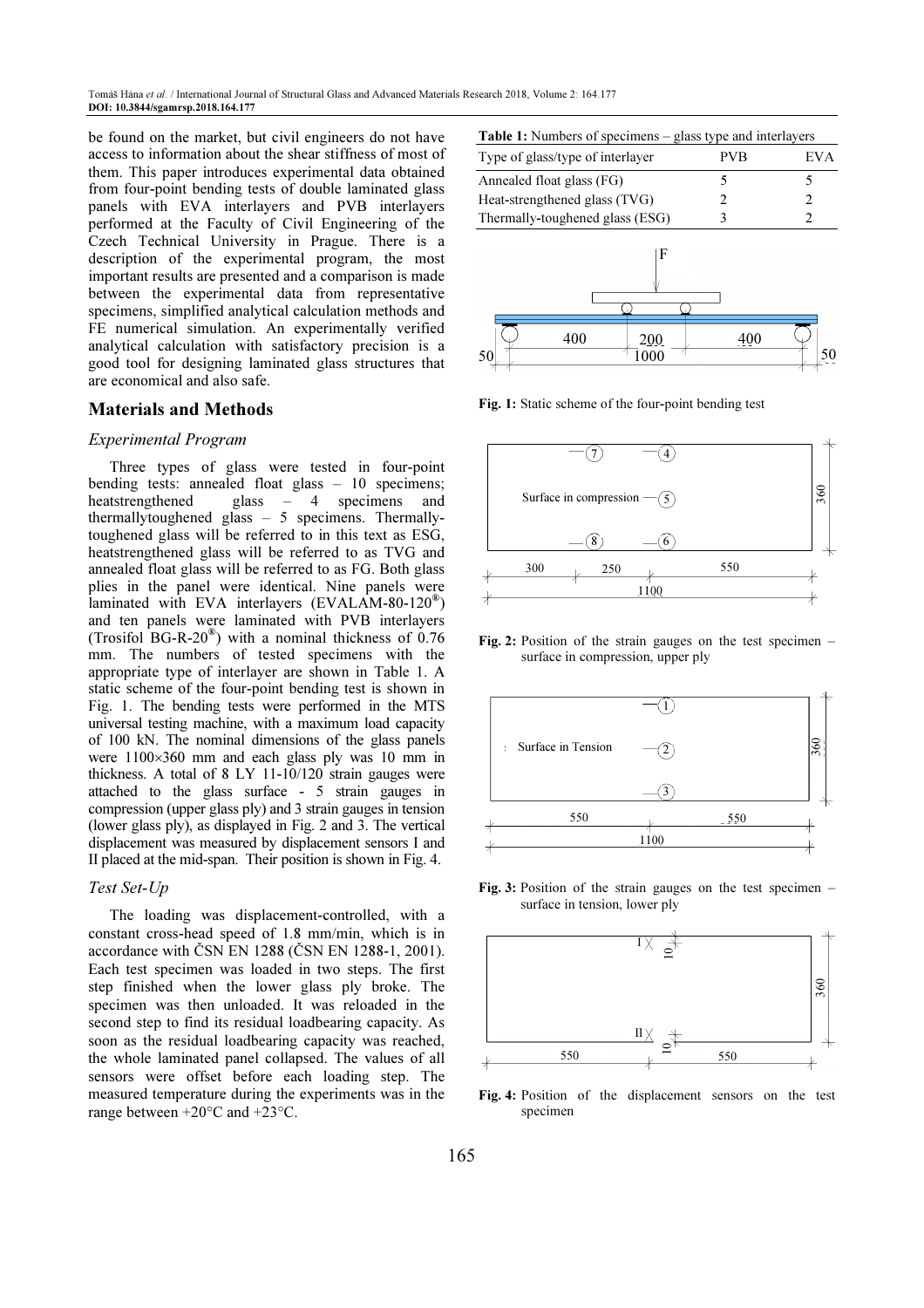#### Analytical Calculation

The analytical calculation for representative specimens is performed in accordance with the European draft (prEN 16612, 2013) and the Enhanced Effective Thickness method. In the case of (prEN 16612), the laminated panel is converted into a monolithic panel with a so-called effective thickness. This is performed separately for the normal stress and for the deflection calculations of the j-th glass ply. This conversion depends on the composition of the laminated package (i.e., on glass and interlayer thickness) and on the stiffness of the interlayer through the transfer coefficient of the shear forces ω. This coefficient can take values from 0 (no shear transfer) to 1 (full shear transfer). A laminated panel with the effective thickness is then assessed. The way in which the ω coefficient is considered depends on the "stiffness family" of the interlayer, which can be determined according to prEN (prEN 16613, 2013). In this document, the PVB interlayer is classified in "stiffness family" 2. This means it can have ω values between 0 and 0.3, depending on the loading case. Further details are given in (prEN 16612, 2013). There is not any "stiffness family" classification for EVA interlayer in (prEN 16613, 2013). A significant shortcoming of this method lies in the way in which it is simplified, which completely neglects various boundary conditions and the load distribution on a laminated glass panel. This approach has been subjected to criticism (Galuppi and Carfagni, 2013). The effective thickness for deflection and the normal stress calculation of the  $j$ -th glass ply is determined according to Equation 1 and 2 (prEN 16612, 2013):

$$
h_{e f, w} = \sqrt[3]{\sum_{k} h_k^3 + 12\omega(\sum_{i} h_k h_{m,k}^2)},
$$
\n(1)

$$
h_{ef,\sigma,j} = \sqrt{\frac{h_{ef,w}^3}{h_j + 2\omega h_{m,j}}},
$$
\n(2)

Where:

- $\omega$  = The shear transfer coefficient depending on the type of interlayer that is used and loading case (-),
- $h_k$  and  $h_j$ The thicknesses of the individual glass plies (mm)
- $h_{m,k}$  and  $h_{m,j}$ The distances of the mid-pane of the  $k$ -th or j-th glass plies from the mid-pane of the laminated glass (mm)
- $h_{\text{eff}}$  = The effective thickness for normal stress calculation of  $j$ -th glass ply (mm)
- $h_{\text{eff w}}$  = The effective thickness for calculating the deflection of any glass ply in the panel (mm)

All symbols that are used are shown in Fig. 5. The Enhanced Effective Thickness approach (EET) is a simple approximate method based on minimizing the strain energy functional and the aim is to find a suitable approximation of the response of the laminated glass beam using appropriate deflection functions (Galuppi et al., 2012). This method is therefore able to take into account a static scheme and the boundary conditions of the laminated glass panel. In addition, it works both for laminated glass beams and panes. Here, too, the deflections and the normal stresses are calculated through the effective thickness, as in the case of prEN (prEN 16612, 2013), but a different approach is used.

Let us consider the double laminated glass beam with the cross section presented in Fig. 6.



Fig. 5: Important distances for calculating effective thicknesses according to (prEN 16612, 2013)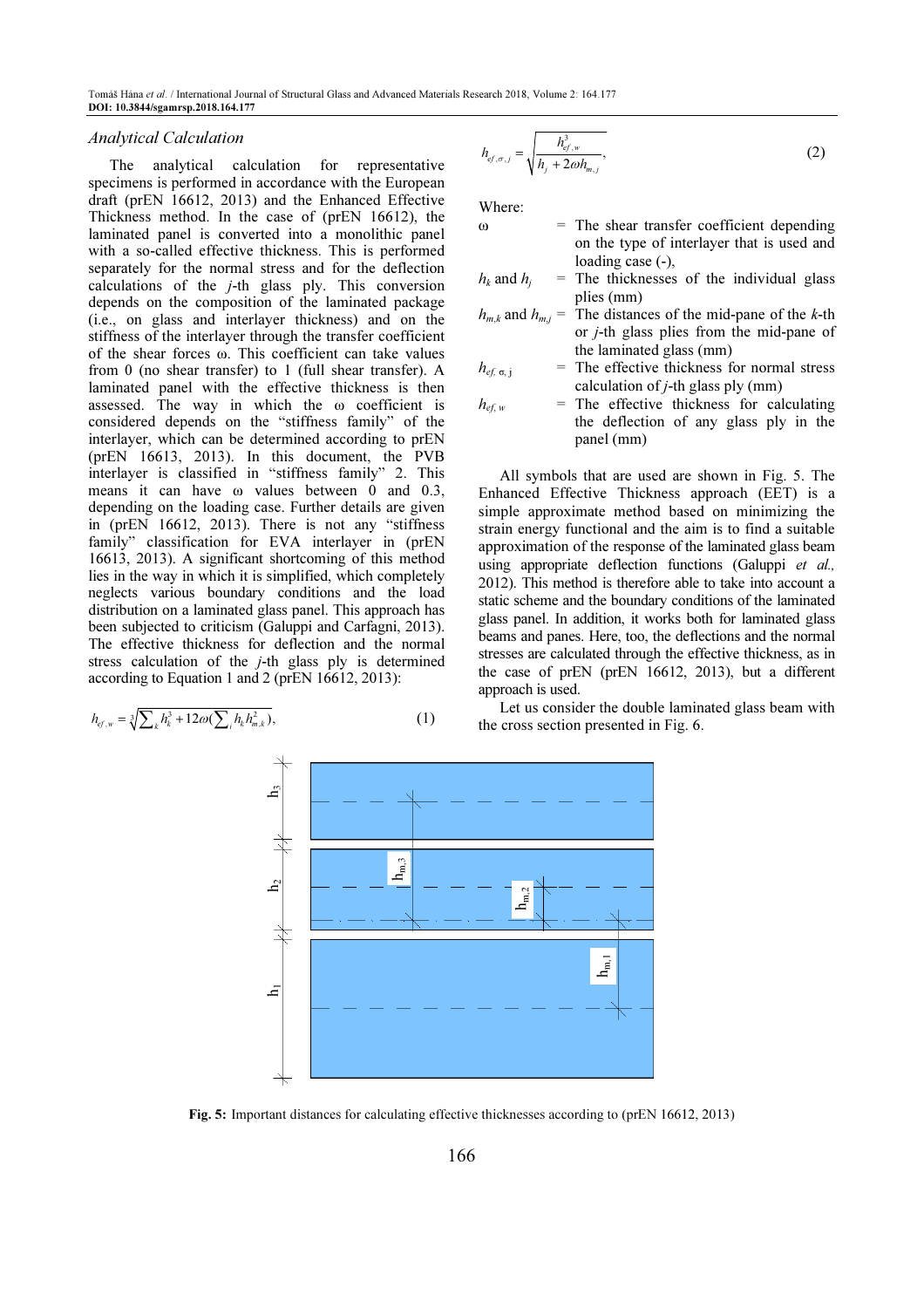Tomáš Hána et al. / International Journal of Structural Glass and Advanced Materials Research 2018, Volume 2: 164.177 DOI: 10.3844/sgamrsp.2018.164.177



Fig. 6: Input parameters for calculating the stress and deflection of a double laminated glass beam according to EET, general scheme

Then the effective thickness of the deflection  $h_{\epsilon f,w}$  is calculated according to Equation 3 (Galuppi et al., 2012):

$$
h_{ef,w} = \frac{1}{\sqrt[3]{\frac{\eta}{h_1^3 + h_2^3 + 12I_s} + \frac{1 - \eta}{h_1^3 + h_2^3}}}
$$
(3)

Where:

 $h_1$  and  $h_2$  = The thicknesses of the glass plies (mm)  $I_{s}$  $=$  The "bonding inertia" (mm<sup>3</sup>) η = The shear forces transfer factor depending on the shear stiffness of the interlayer, loading and boundary conditions, e.g. the static scheme or the type of load (-) through a non dimensional coefficient ψ

The normal stress effective thickness for the individual plies  $h_{\text{ef}}$   $\sigma$  is calculated on the basis of Equation 4 (Galuppi et al., 2012):

$$
h_{1,ef,\sigma} = \frac{1}{\sqrt[3]{\frac{2\eta h_{s,2}}{h_1^3 + h_2^3 + 12I_s} + \frac{h_1}{h_w^3}}},
$$
  
\n
$$
h_{2,ef,\sigma} = \frac{1}{\sqrt{\frac{2\eta h_{s,1}}{h_1^3 + h_2^3 + 12I_s} + \frac{h_2}{h_w^3}}}
$$
\n(4)

where,  $h_{s,1}$  and  $h_{s,2}$  are modified dimensions of the cross section. The other variables were explained in Equation 3.

The stress and deflection effective thickness relations in Equation 3 and 4 are valid for double laminated glass beams with various boundary conditions and for various types of load. Recently, the EET method has been extended to the case of multilayered laminated glass beams composed by three glass plies of an arbitrary thickness, or by an arbitrary number of equally thick glass plies. The formulas for the effective thickness of the deflection  $h_{ef,w}$  and the normal stress  $h_{i,ef,\sigma}$  for both cases can be found in (Galuppi and Royer-Carfagni, 2014). The experimental results for double laminated glass panels will be in this text compared with the EET thickness approach on the basis of the above equations determined for double laminated glass beams. This is because the experimental static scheme coincides more with the performance of the beam than with the performance of the plate. Nondimensional coefficient ψ through which the shear forces factor η was determined, is not tabulated in (Galuppi *et al.*, 2012) for the fourpoint bending static schema. Three-point bending schema was thus considered for  $\psi$  evaluation, since it is close to the tested situation. A detailed explanation of the EET variational method approach and the values of shear forces transfer factor η for typical boundary conditions and types of load for double laminated glass beams and plates are presented in (Galuppi et al., 2012). The EET method is not the only approximate method that has been used for perpendicularly-loaded laminated glass panels. There are several other methods with various degrees of accuracy, e.g., the Wölfel-Bennison approach and the Newmark approach, the full viscoelastic solution, etc. These can be found in detail in (Galuppi and Royer-Carfagni, 2012). The material properties of the interlayer and of the glass for the analytical calculation according to EET in this text are the same as those used in the FEM numerical calculation.

#### Numerical Calculation

The Finite Element Model is a suitable tool for analysing structural elements made of different materials. 3D finite element model in RFEM 4-RF Glass module software was created. This model is based on solid 8-node quadratic bricks, with 2 bricks along the thickness of the glass ply and one brick along the thickness of the interlayer. In the model, the thickness of the interlayer was set as 1 mm and the thickness of one glass ply was set as 10 mm. A sensitivity study of the meshing, with mesh steps from 50 mm to 10 mm with a step of 10 mm for the ultimate load, was performed for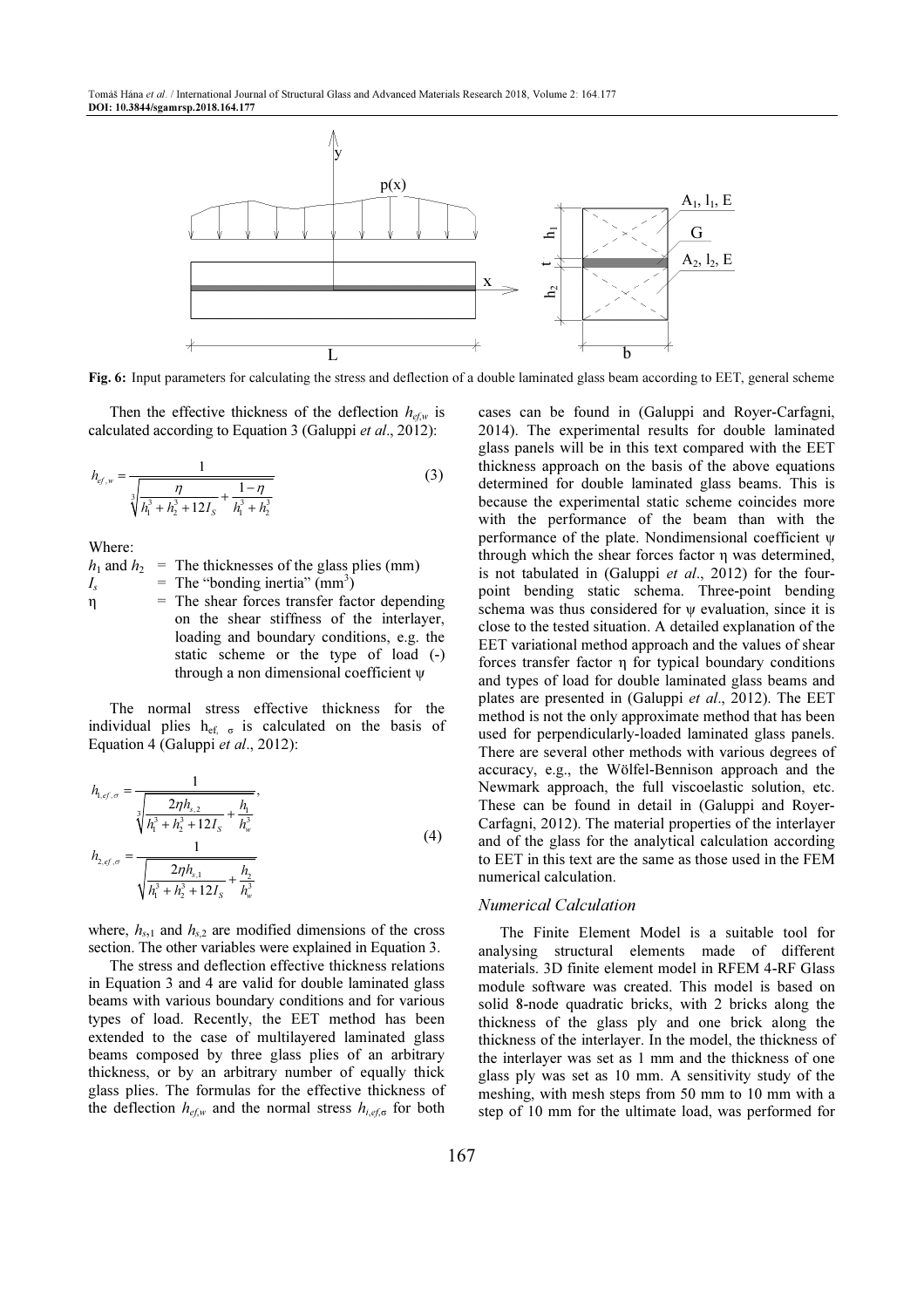one case of PVB and for one EVA specimen. The differences in stress and in deflection between the borderline cases were up to 1,3%. A basic mesh step of 20 mm was finally considered in the model. The structured mesh was therefore created by dividing the span of the beam into 50 elements and dividing the width into 18 elements. The meshing density along the thickness of the glass panel and the interlayer in RFEM is the default setting. It cannot be modified, since this software was developed for quick engineering calculations of laminated glass structures. The width/height ratio of the interlayer element was 20 in order to avoid such shear locking (Molnár et al., 2012). A part of the adopted mesh of the FEM model is displayed in Fig. 7. All numerical calculations were performed by 1st order analysis, assuming small strains. It was necessary to provide suitable model input values that would provide reliable results. A suitable value for the stiffness modulus of the interlayer was especially important. The glass properties were taken from (prEN 16612, 2013) and the shear moduli of the interlayer corresponding to the appropriate shear rate values were found in (Hána et al., 2017). Widely-used interlayer materials are generally isotropic with a relation between the E and G moduli through the Poisson coefficient (prEN 16613, 2013). Since the normal stiffness of the interlayer is not of importance, the experimentally verified shear stiffness coefficient is a satisfactory input.

The mechanical characteristics of all materials were considered in the numerical model, as follows:

Glass:  $E = 70$  GPa,  $v = 0.23$ , PVB:  $G = 0.8$  MPa,  $v = 0.45$ , EVA:  $G = 2.4$  MPa,  $v = 0.45$ 

Figure 8 shows the deformed shape of the representative thermally toughened glass panel laminated with an EVA interlayer under the maximum load of 9.7 kN. The maximum vertical deflection of 17.8 mm does not exceed the thickness of the panel, so a 1st order calculation is relevant (Serafinavičius et al., 2013).

#### **Results**

# Normal Stress Distribution at the Mid-Span Cross Section – 1st Loading Phase

The graph in Fig. 9 shows the normal stress distribution along the mid-span cross section for test specimen ESG-PVB-01. Considering that the panel is symmetrical and symmetrically loaded and taking the Navier bending hypothesis of fully shear coupled plies into account, the normal stress should be symmetrically distributed along the thickness of the cross section and should be uniformly distributed along the width of the cross section. However, the chart in Fig. 9 indicates something slightly different. The normal stress is nonuniformly distributed along the cross section. For wide beams, the Poisson effect generates non-negligible normal stresses in the longitudinal direction, which means that they cannot be uniformly distributed along the width of the cross section, ČSN EN (1288-1).

Experimentally measured values of average ultimate failure forces and average normal stresses at the midspan cross section for lower glass ply breakage for all types of glass and for both interlayers are shown in Table 2. For PVB, the differences in the normal stress between strain gauges placed opposite to each other along the thickness of the cross section increase as the load increases. This indicates that PVB exhibits non-negligible shear deformation and is therefore not able to provide full shear coupling of the glass plies, especially for higher values of the acting force. In case of EVA, these differences are less pronounced.

Table 2 also shows that panels of the same type of glass laminated with EVA attain higher average ultimate load values than panels laminated with PVB. The normal stress was calculated from the measured strains, assuming Young's glass modulus  $E = 70$  GPa (DIN 18008-1, 2011). The standard deviations of the experimental values are shown in Table 3. In the case of only two specific glassinterlayer specimens tested here, see Table 1, this statistic is not relevant thus standard deviations of their measured values are not included in Table 3.



Fig. 7: Part of the mesh along the panel thickness (left) and in plane of the panel (right) used in the numerical simulations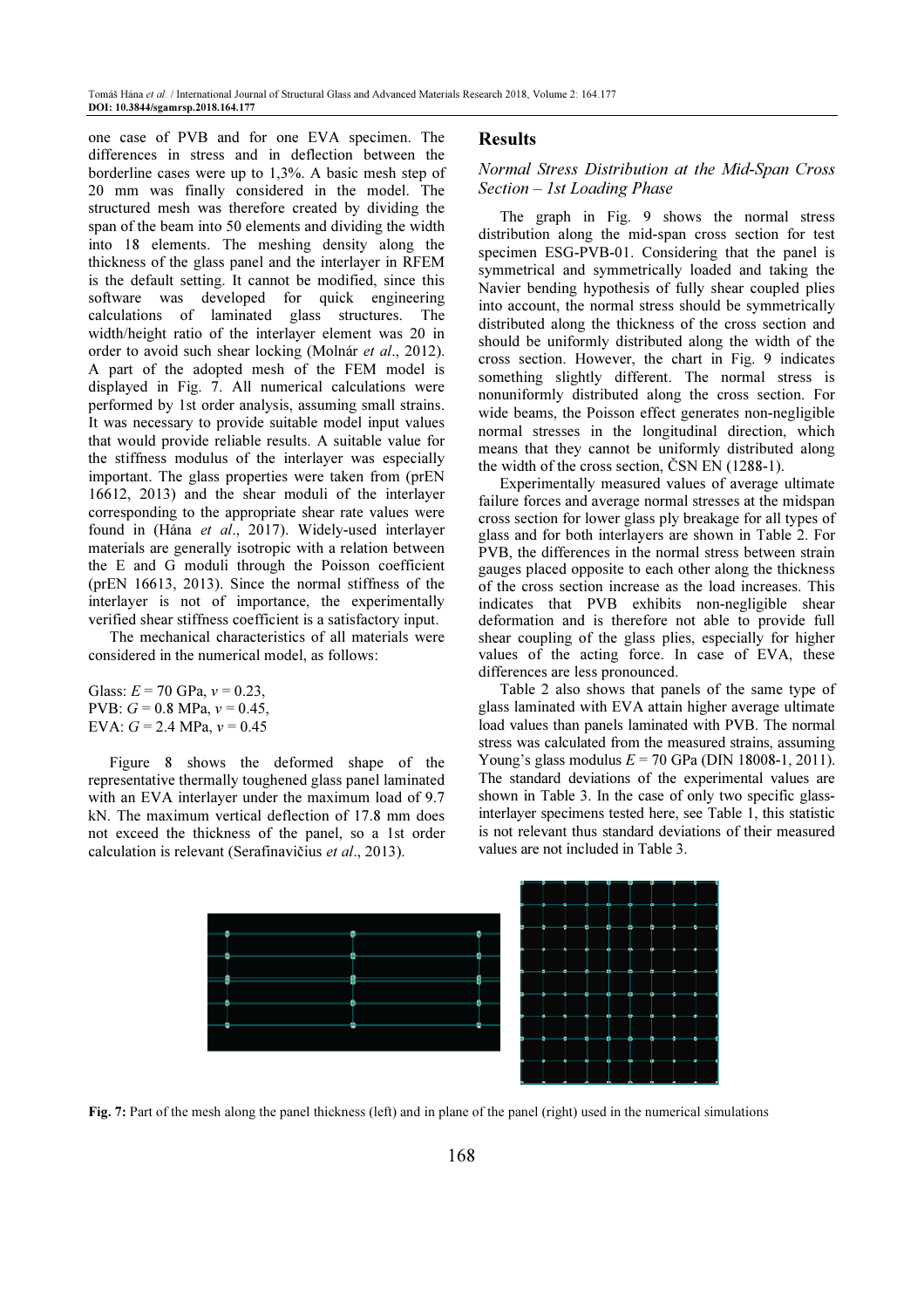Tomáš Hána et al. / International Journal of Structural Glass and Advanced Materials Research 2018, Volume 2: 164.177 DOI: 10.3844/sgamrsp.2018.164.177



Fig. 8: Deformed shape of a double laminated glass panel with EVA under the maximum bending load, FEM model



Fig. 9: Normal stress distribution along the mid-span cross section of test specimen ESG-PVB-01

Table 2: Average ultimate failure forces and average normal stresses in the mid-span cross section for lower glass ply breakage obtained from all tested specimens

| Specimen       | Force | <b>Stress</b> | <b>Stress</b> | <b>Stress</b> | <b>Stress</b> | <b>Stress</b> | <b>Stress</b> |
|----------------|-------|---------------|---------------|---------------|---------------|---------------|---------------|
|                | F kN  | SG1 MPa       | SG2 MPa       | SG 3 MPa      | SG 4 MPa      | SG 5 MPa      | SG 6 MPa      |
| ESG-EVA        | 16.9  | 147.9         | 118.6         | 143.1         | $-136.8$      | $-154.0$      | $-149.0$      |
| TVG-EVA        | 9.4   | 88.2          | 85.9          | 87.3          | $-88.2$       | $-87.3$       | $-87.4$       |
| <b>FG-EVA</b>  | 5.5   | 50.5          | 48.8          | 50.0          | $-49.8$       | $-48.7$       | $-49.2$       |
| <b>ESG-PVB</b> | 12.8  | 162.3         | 147.5         | 160.2         | $-149.9$      | $-156.0$      | $-147.0$      |
| <b>TVG-PVB</b> | 7.4   | 94.0          | 87.5          | 94.8          | $-89.1$       | $-89.8$       | $-88.8$       |
| <b>FG-PVB</b>  | 4.0   | 43.5          | 46.8          | 43.1          | $-48.8$       | $-47.9$       | $-47.4$       |

Table 3: Standard deviations of the ultimate failure forces and the normal stresses in the mid-span cross section at the lower glass ply breakage

|               |        | SG1          | SG2   | SG3          | SG4          | SG5   | SG6          |
|---------------|--------|--------------|-------|--------------|--------------|-------|--------------|
| Specimen      | √Var   | $\sqrt{Var}$ | √Var  | $\sqrt{Var}$ | $\sqrt{Var}$ | √Var  | $\sqrt{Var}$ |
| <b>FG-EVA</b> | . . 10 | 9.94         | 9.55  | 10.12        | 9.82         | 9.63  | 9.77         |
| ESG-PVB       | 0.34   | 5.30         | 4.39  | 5.74         | 4.65         | 6.45  | 5.39         |
| FG-PVB        | 1.15   | 9.81         | 13.82 | 10.22        | 14.46        | 14.77 | 14.23        |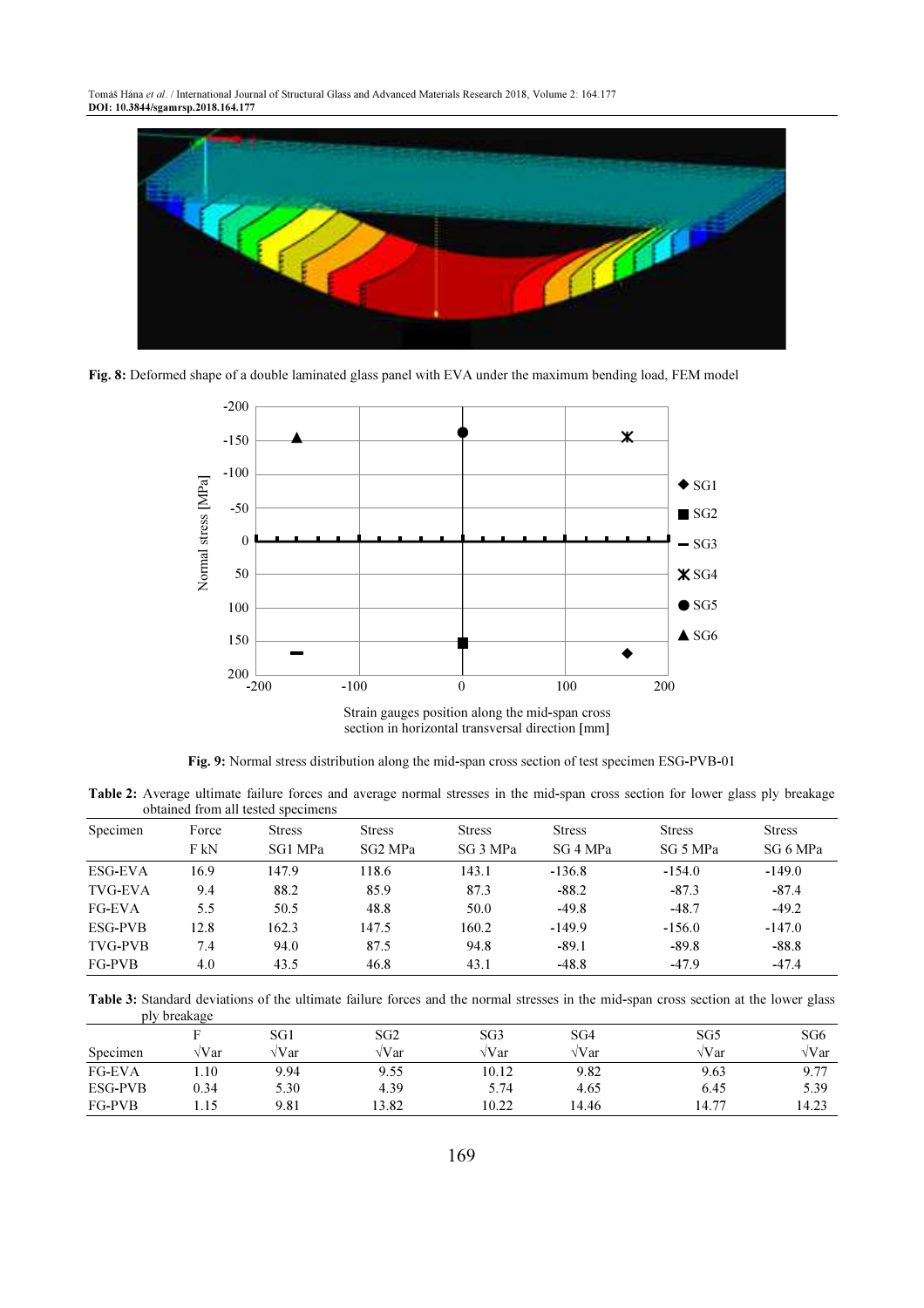# A Comparison between the Experimental Data and the Analytical Data – 1st Loading Phase

The experimental results and also FEM numerical and analytical calculations for representative specimens will be discussed and compared in detail in the following paragraphs. The decisive strain gauges measuring the highest normal stress and the average values of deflection measured by displacement sensors I and II are taken into consideration in the experimental results. All stress and deflection analytical calculations with the appropriate stress and deflection effective thicknesses respect the Navier bending hypothesis. Figures 10 and 11 show this comparison for test specimen ESG-PVB-01. According to prEN (prEN 16613, 2013), the PVB interlayer belongs to stiffness family 2. This stiffness family is categorized in prEN (prEN 16612, 2013) with shear transfer coefficient ω values of 0 to 0.3, depending on the loading case. An analytical calculation with effective thicknesses corresponding to these ω values was therefore performed for the sake of comparison. The graphs in Fig. 10 and 11 indicate that the experimental values lie between those recommended in (prEN 16612, 2013). If we were to take  $\omega = 0$ , which is recommended for most cases, the analytical calculation would be too conservative.

A comparison of the numerical approach and the EET approach shows that both of them are close to the experimental values, but that they are not on the safe side. It can be seen, however, that the PVB shear stiffness input value was satisfactory. For a comparison of the approaches, the values of the normal stress, the average vertical deflection and the bending stiffness for the acting force of 12 kN for the ESG-PVB-01 specimen are shown in Table 4. When taking  $\omega = 0$ , the obtained normal stress almost 200 MPa would be far from the experiment. The best accordance with the experiment would be assured by numerical approach. The same applies to vertical deflections.



Fig. 10: Force-Stress relations for different prediction methods, test specimen ESG-PVB-01

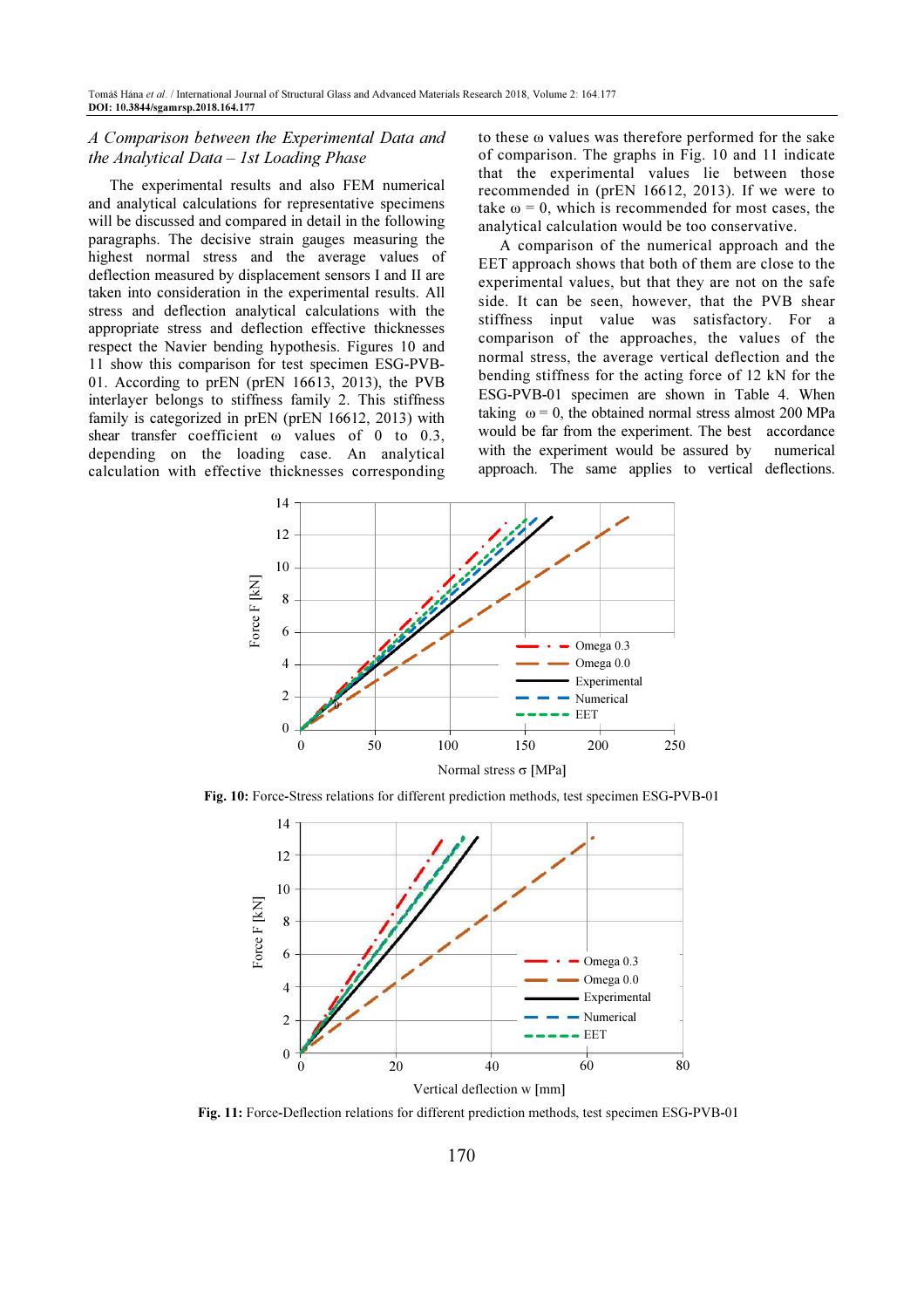There were similar relations for two other ESG-PVB test specimens. Fig. 12 and Fig. 13 compare the analytical results and the numerical results with the experimental data for test specimen ESG-EVA-04. PrEN 16613 provides no recommended value for EVA shear transfer coefficient ω. In this text, it is therefore assumed that EVA has values of 0 and 0.3 for this coefficient, as in the case of PVB, for the sake of comparison. The chart in Fig. 12 shows that the experimental force-stress relation for EVA does not lie within the range of shear coefficient 0 and 0.3. This indicates that EVA exhibits a stiffer shear response and should be given a higher ω coefficient. The numerical approach and the EET approach cover the experimental data with satisfactory precision. The situation is similar in the case of deflections, see Fig. 13. The experimental deflections are lower than those found by analytical methods, but they are sufficiently close to EET and the numerical approach, which give the identical results. For normal stresses and deflections, prEN 16612 would provide excessively conservative results when taking shear transfer coefficient  $\omega$  = 0. The relations were similar for other ESG-EVA test specimen. Table 5 presents an example of the values that were obtained, the normal stress, the average vertical deflection and the bending stiffness for the acting force of 15 kN of the specimen ESG-EVA-04. The difference of normal stress calculated according to prEN 16612 with  $\omega$  = 0.3 and experiment is 20.7 MPa. If the normal stress were calculated according to EET, this difference would be much lower, only 2.5 MPa. The differences of the deflections are in a similar manner.

Figure 14 and 15 present an analytical and numerical comparison with the experimental data for test specimen FG-PVB-07. The experimental behaviour and the analytical behaviour are similar as for ESG specimens laminated with an PVB interlayer. The experimentally observed relationships also lie between the analytically calculated relationships according to prEN (prEN 16612, 2013) in the case of float glass. However, the values are closer to  $\omega = 0.3$ , which is recommended in (prEN 16612, 2013) only for a wind load. This does not correlate with the loading rate used in the experiment. Taking  $\omega = 0$ , which is preferred in (prEN 16612, 2013) for most loading cases, would lead to excessively conservative results. The numerical and EET approaches correlate well with the experimental data for stress and also for deflections. This confirms that the PVB interlayer stiffness value taken from (Hána et al., 2017) is appropriate. The relations presented in Fig. 14 and 15 are similar to the relations for the other FG-PVB specimens. The values obtained for specimen FG-PVB-07 loaded by 2 kN are presented Table 6 for a comparison of the methods. When taking  $\omega = 0$ , one obtains the value of normal stress 33.3 MPa. When the value  $\omega = 0.3$  is considered, obtained normal stress is only 21.6 MPa. This is more realistic, since the experimental normal stress value for 2 kN was meaured as 24.1 MPa. The values of normal stresses correlate with the values of bending stiffness, since the experimental bending stiffness 0.35 kN/mm lies between 0.21 and 0.44 kN/mm calculated according to prEN 16612.

Table 4: Values of normal stress, average deflections and bending stiffness for force 12 kN, specimen ESG-PVB-01

|                              |                  | <b>THEIR IS A REPORT OF THE REAL PROPERTY OF A REAL PROPERTY OF THE REAL PROPERTY OF A REAL PROPERTY OF A REAL PROPERTY</b> |                 |
|------------------------------|------------------|-----------------------------------------------------------------------------------------------------------------------------|-----------------|
| Method                       | Stress (SG1) Mpa | Deflection mm                                                                                                               | Stiffness kN/mm |
| Experiment                   | 154.1            | 34.2                                                                                                                        | 0.35            |
| prEN16612 ( $ω = 0$ )        | 199.9            | 56.1                                                                                                                        | 0.21            |
| prEN 16612 ( $\omega$ = 0.3) | 129.5            | 27.5                                                                                                                        | 0.44            |
| Numerical results            | 145.2            | 31.2                                                                                                                        | 0.38            |
| EET                          | 139.3            | 31.4                                                                                                                        | 0.38            |

| <b>Table 5:</b> Values of the normal stress, the average deflections and the bending stiffness for a force of 15 kN, specimen ESG-EVA-04 |  |
|------------------------------------------------------------------------------------------------------------------------------------------|--|
|------------------------------------------------------------------------------------------------------------------------------------------|--|

| Method                      | Stress (SG1) Mpa | Deflection mm | Stiffness kN/mm |
|-----------------------------|------------------|---------------|-----------------|
| Experiment                  | 141.2            | 25.5          | 0.59            |
| prEN 16612 ( $\omega$ = 0)  | 249.9            | 70.2          | 0.21            |
| prEN16612 ( $\omega$ = 0.3) | 161.9            | 34.4          | 0.44            |
| Numerical results           | 150.0            | 27.0          | 0.56            |
| EET                         | 143.7            | 26.9          | 0.56            |

Table 6: Normal stress, average deflection and bending stiffness values for a force of 2 kN, specimen FG-PVB-07

| Method                       | Stress (SG1) Mpa | Deflection mm | Stiffness kN/mm |
|------------------------------|------------------|---------------|-----------------|
| Experiment                   | 24.1             | 5.6           | 0.35            |
| prEN 16612 ( $\omega$ = 0)   | 33.3             | 9.3           | 0.21            |
| prEN 16612 ( $\omega$ = 0.3) | 21.6             | 4.5           | 0.44            |
| Numerical results            | 24.2             | 5.2           | 0.38            |
| EET                          | 23.2             | 5.2           | 0.38            |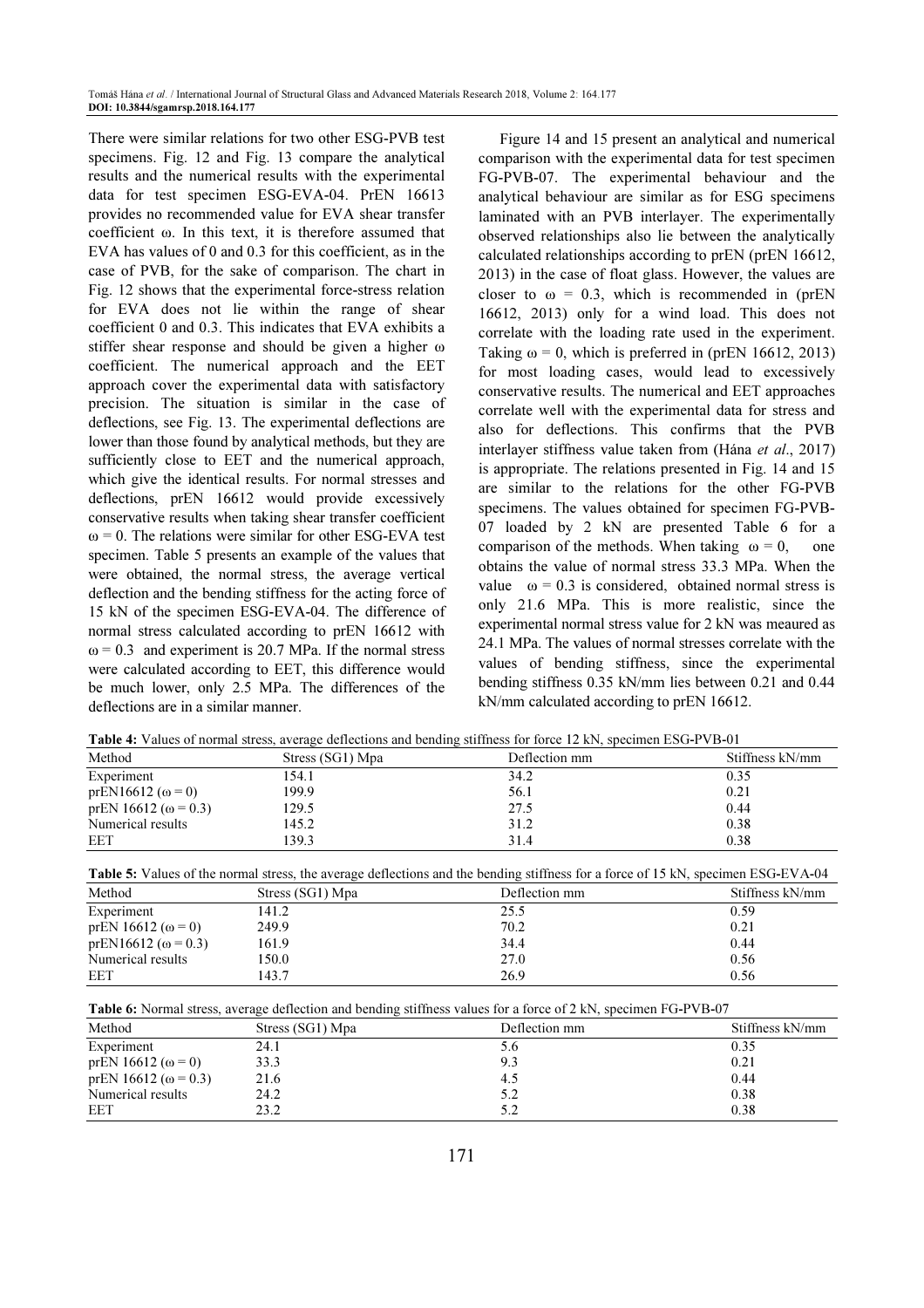Tomáš Hána et al. / International Journal of Structural Glass and Advanced Materials Research 2018, Volume 2: 164.177 DOI: 10.3844/sgamrsp.2018.164.177



Fig. 12: Force-Stress relations for different prediction methods, test specimen ESG-EVA-04



Fig. 13: Force-Deflection relations for different prediction methods, test specimen ESG-EVA-04



Fig. 14: Force-Stress relations for various prediction methods, test specimen FG-PVB-07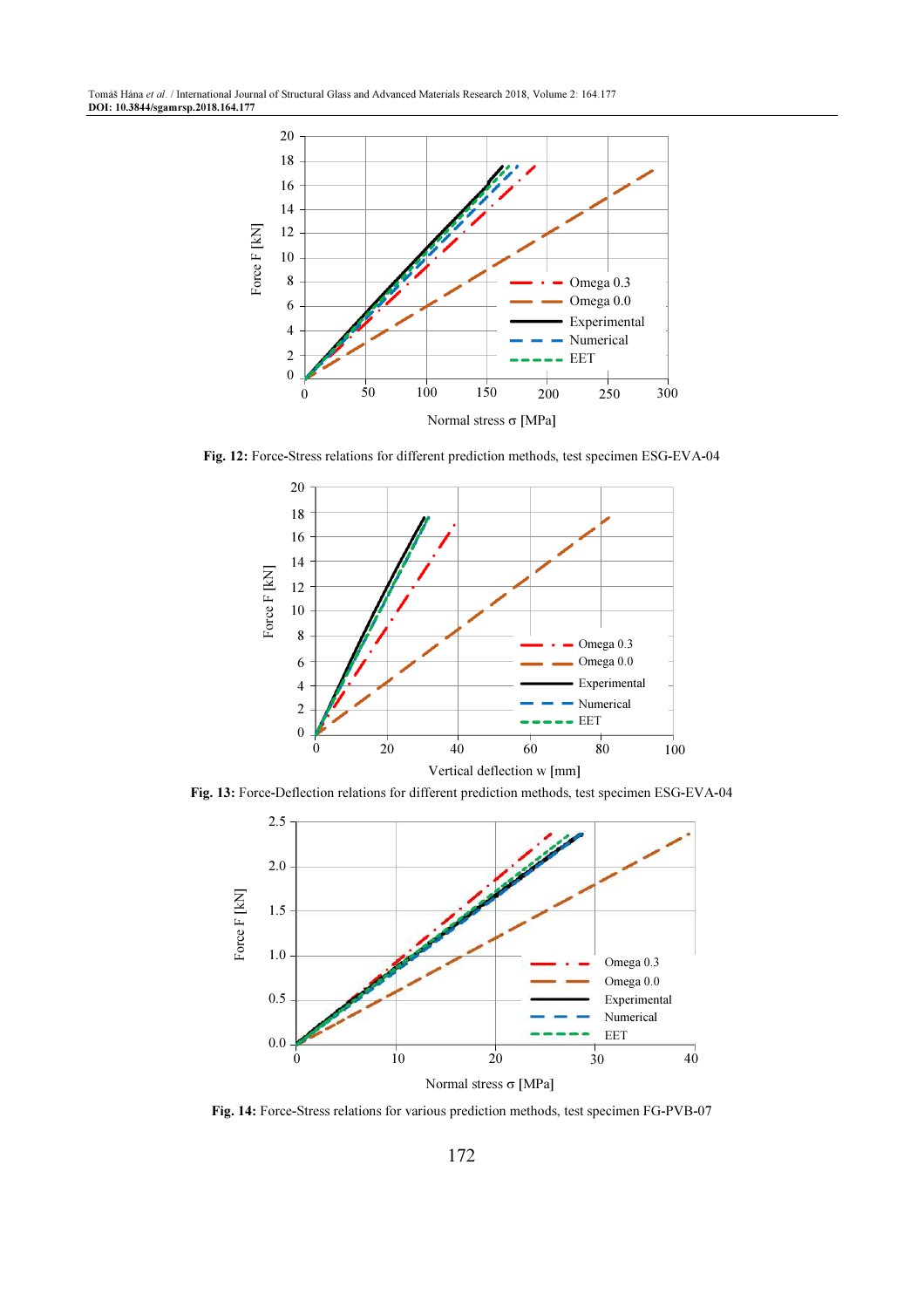Tomáš Hána et al. / International Journal of Structural Glass and Advanced Materials Research 2018, Volume 2: 164.177 DOI: 10.3844/sgamrsp.2018.164.177



Fig. 15: Force-Deflection relations for various prediction methods, test specimen FG-PVB-07



Fig. 16: Force-Stress relations for various prediction methods, test specimen FG-EVA-02

|                              |                  | <b>Table</b> 7. INDITION SUCSS, average delicenting and octioning strifficss values for a force of 0 KP, specifical FO-E VA-02 |                 |
|------------------------------|------------------|--------------------------------------------------------------------------------------------------------------------------------|-----------------|
| Method                       | Stress (SG1) Mpa | Deflection mm                                                                                                                  | Stiffness kN/mm |
| Experiment                   | 55.2             | 10.0                                                                                                                           | 0.60            |
| prEN16612 ( $\omega$ = 0)    | 100.0            | 28.1                                                                                                                           | 0.21            |
| prEN 16612 ( $\omega$ = 0.3) | 64.8             | 13.8                                                                                                                           | 0.44            |
| Numerical results            | 60.0             | 10.8                                                                                                                           | 0.56            |
| EET                          | 57.5             | 10.7                                                                                                                           | 0.56            |

Table 7: Normal stress, average deflection and bending stiffness values for a force of 6 kN, specimen FG-EVA-02

Figure 16 and 17 present a comparison between the experimental data and the results obtained by (prEN 16612, 2013) and by simplified approaches for test specimen FG-EVA-02. The behaviour is similar to the behaviour in the case of ESG specimens laminated with an EVA interlayer. The shear forces transfer coefficient ω is again considered as 0.0 and 0.3. The experimental data show that this consideration is not relevant, since the measured stress values and deflection values are more favourable. Neglecting the shear coupling of the glass plies would give conservative results, so it is desirable to use simplified calculation methods to introduce the shear coupling effect more accurately. The EET approach and the numerical calculation results are almost identical and fit well with the experimental data. Table 7 shows these results in detail for an acting force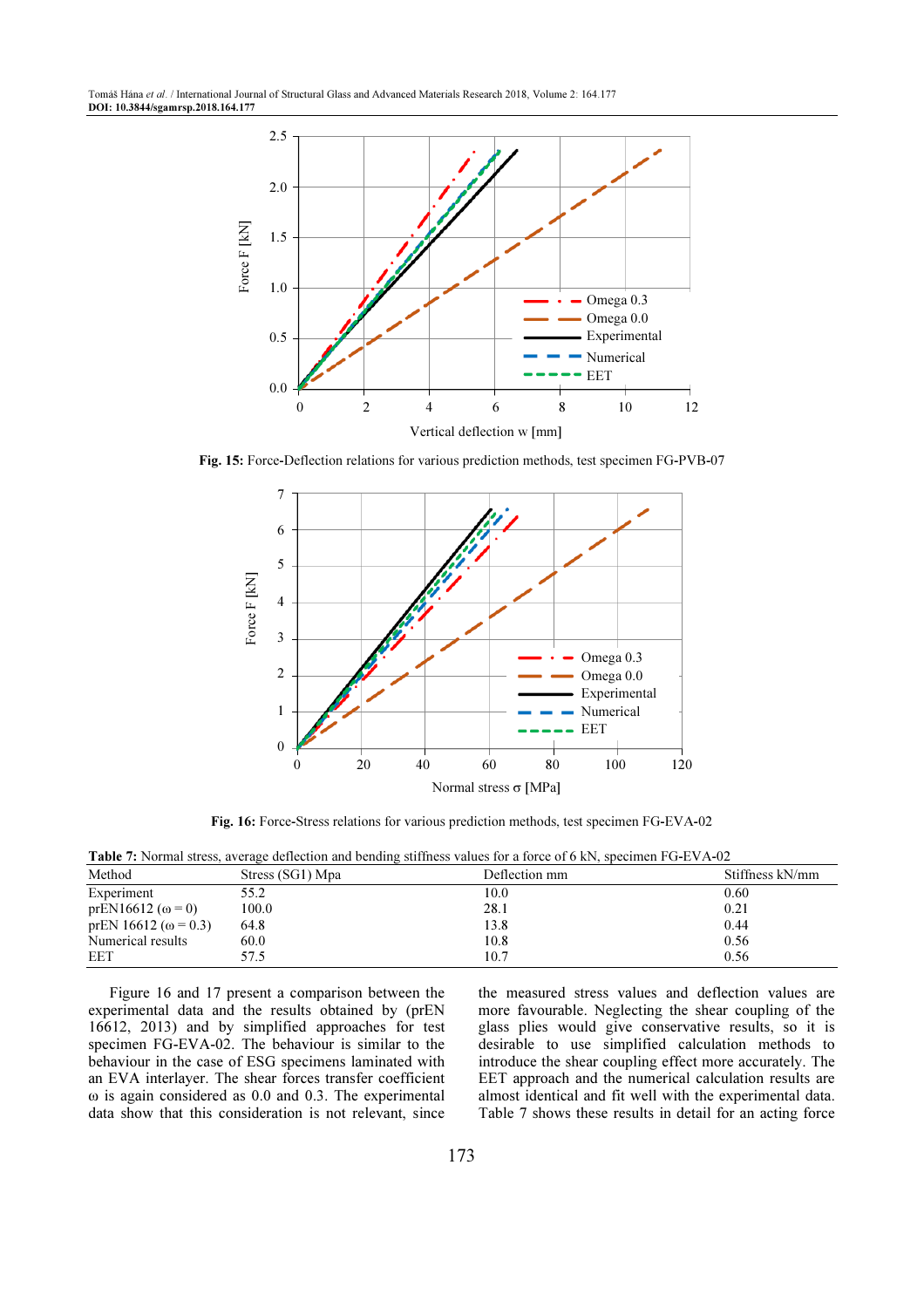of 6 kN, in order to provide a brief comparison of the normal stress, the average deflection and the bending stiffness for FG-EVA-02. The highest value of normal stress 100.0 MPa would be obtained if one calculated according to prEN 16612 with  $\omega = 0$ . This is too far from the experimental value 55.2 MPa. The numerical value of normal stress 60.0 MPa or the analytical EET value of normal stress 57.5 MPa correlate well with the experiment. In task of deflections, the obtained results would be in a similar manner. The relations of other FG-EVA test specimens were similar to the relations for specimen FG-EVA-02.

Table 8 compares the average analytical, numerical and experimental bending stiffnesses obtained for all examined specimens. The experimental values show that the panels with an EVA interlayer provided a stiffer response to the applied load, resulting in more favourable deflections than panels with PVB interlayer. The average experimental bending stiffness of the EVA panels was higher than the calculated value. In the case of PVB panels,  $\omega = 0.3$  would give the stiffest response.

# A Comparison of Experimental Data and Analytical Data – 2nd Loading Phase

Figure 18 compares the experimentally-measured forcestress relations of the specimens for the most compressed strain gauge in the cross section with the analytical calculation according to the Navier hypothesis in the second loading phase, i.e. the entire applied load is carried by the upper glass pane because the lower pane is

broken. In the analytical calculation the bending stiffness of the cross section is therefore considered only for the upper glass ply. The slopes of all experimental curves are the same, with the exception of specimen FG-PVB-07, which has a noticeably higher slope. The experimental relationships show linear courses even for relatively high normal stresses. The analytical calculation provides a less favorable forcestress relation than the measured values. This may be because the interlayer with the attached shards actually provides the increase in bending stiffness. Lower surface of the upper glass ply is in the post-breakage phase in tension. Since the interlayer is not delaminated, tension stiffening of the interlayer due to the adhesion with the glass shards contributes to the cross section bending stiffness increase (Galuppi and Royer-Carfagni, 2016). To illustrate, the difference between analytical and experimental compressive normal stress for the residual force 5 kN in case of ESG-EVA-04 specimen was 22 MPa. Table 9 shows the average values and the standard deviations of the residual loadbearing capacities for all tested specimens in the event of the collapse of the entire laminated panel (end of the 2nd loading phase) for different types of glass. Heatstrengthened glass attained the highest value of average residual loadbearing capacity 6.3 kN. In case of annealed float glass, this value was only 1.9 kN. These values prove the influence of heat treatment on the residual loadbearing capacity of heat-modified glass.

The effects of chemical treatment on the bending strength of laminated glass can be found in (Vedrtnam, 2018).



Vertical deflection w [mm]

Fig. 17: Force-Deflection relations for various prediction methods, test specimen FG-EVA-02

Table 8: Comparison of EVA and PVB average bending stiffnesses for each approach

| Interlayer               | $K_{EXP}$              | $\mathbf{r}$ ( $\omega$ =0)      | $N_{(0=0,3)}$ | $K_{\text{NUM}}$ | $K_{\text{EET}}$ |
|--------------------------|------------------------|----------------------------------|---------------|------------------|------------------|
|                          | kN/mm                  | kN/mm                            | kN/mm         | kN/mm            | kN/mm            |
| <b>EVA</b><br><b>PVB</b> | 0.58<br>$\eta$<br>U.SJ | 0.21<br>$\sim$ $\sim$ 1<br>U.∠ I | 0.44<br>0.44  | 0.56<br>0.38     | 0.56<br>0.38     |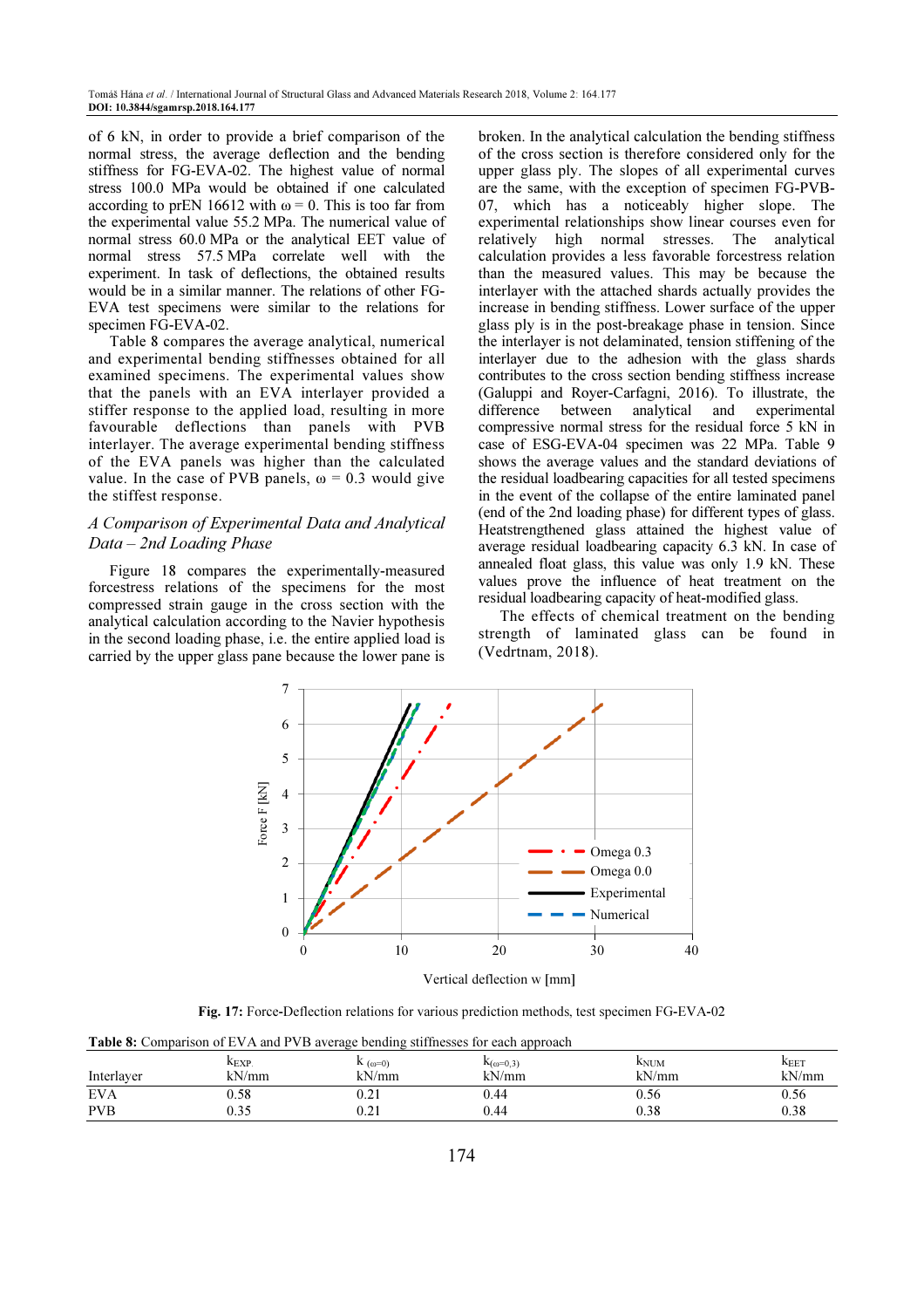Tomáš Hána et al. / International Journal of Structural Glass and Advanced Materials Research 2018, Volume 2: 164.177 DOI: 10.3844/sgamrsp.2018.164.177

| <b>Table 9:</b> Average values and standard deviations of residual load bearing capacities in the event of the panel collapse |            |         |  |
|-------------------------------------------------------------------------------------------------------------------------------|------------|---------|--|
| Type of glass                                                                                                                 | Fmean [kN] | / Var(F |  |
| ESG                                                                                                                           |            |         |  |
| <b>TVG</b>                                                                                                                    |            | 0.98    |  |
| FG                                                                                                                            |            | 0.41    |  |
|                                                                                                                               |            |         |  |



Fig. 18: Residual Force-Stress relations for representative specimens, 2nd loading phase



Fig. 19: Typical annealed float glass failure mode



Fig. 20: Typical thermally-toughened glass failure mode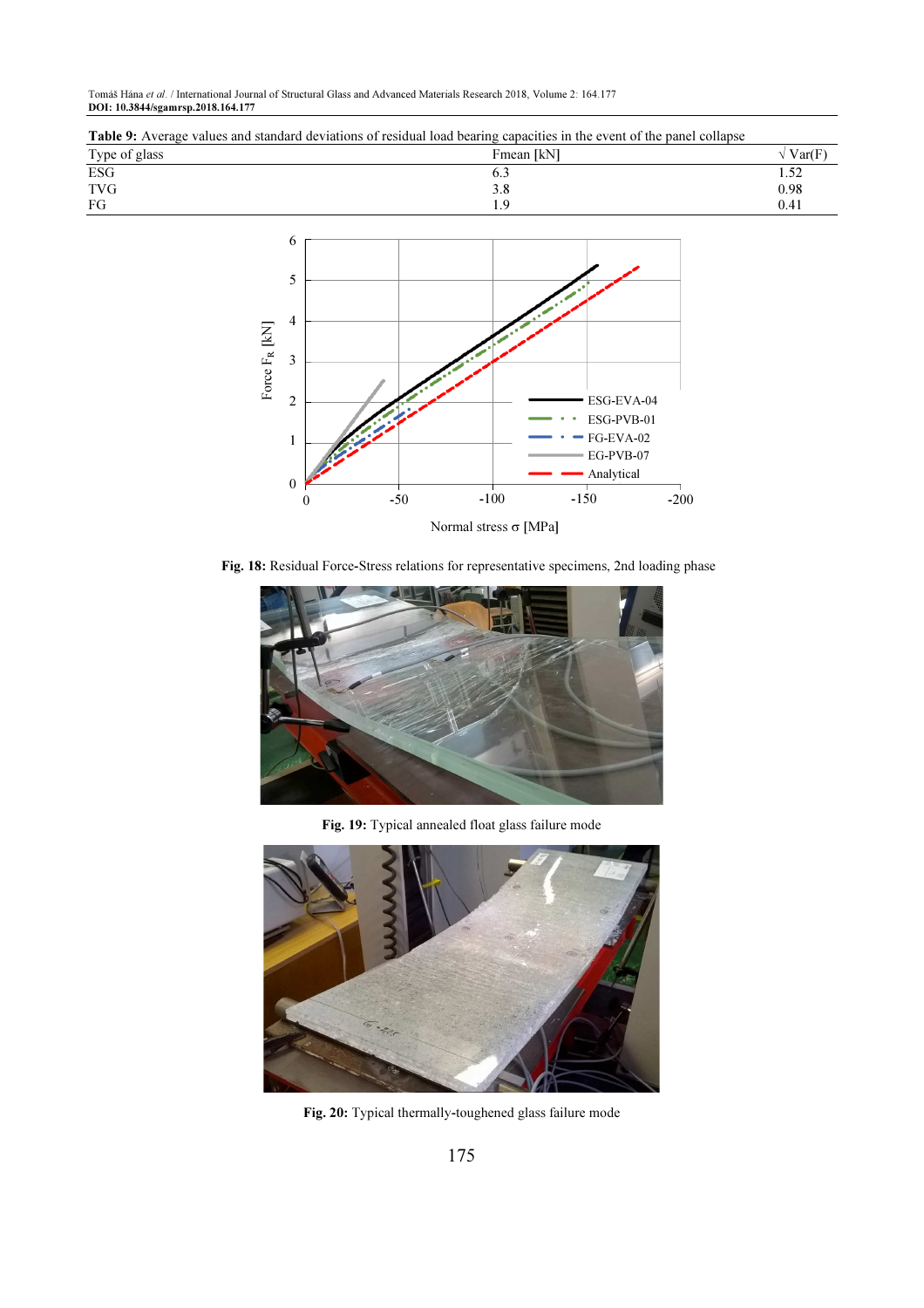## Failure Mode of the Test Specimen

When the tensile strength of the glass was exceeded, the whole laminated panel collapsed abruptly. Shards of various shapes remained attached to the interlayer. The annealed float glass shards were much bigger and sharper than the thermally-toughened glass shards. The failure mode of panels of different types of glass was also varied. When the limit of the tensile strength of annealed float glass was reached, the core of the breakage of the panel

#### Conclunsion

This paper has presented important experimental results concerning a four-point bending test of EVA and PVB double laminated glass panels, performed at CTU in Prague. It has also presented a comparison between the experimental results and numerical and simplified analytical approaches, such as the EET method and the European draft (prEN 16612, 2013). Conclusions based on this research are valid only for the temperatures tested here, i.e.  $+20^{\circ}$ C to +23°C and they can be expressed accordingly:

- The measured normal tensile stresses at the edge of the lower glass ply were higher than the normal compression stresses at the edge of the upper glass ply for panels laminated with a PVB interlayer. For panels with EVA, the differences were almost negligible
- The shear stiffness modulus values for EVA and PVB according to (Hána et al., 2017), which were used as an input for EET and for the numerical calculations, showed sufficient accuracy. These results fit well with the experimental data. For the critical normal stress measured at the moment when the lower glass ply breaks, the ratios of the numerical and experimental values were up to 9% and the ratios of EET and the experimental values they were up to 10%. When comparing the deflections, the ratios of the numerical and experimental values were up to 13% and the ratios of EET and the experimental values were upto 12%
- The experimental data show that panels laminated with an EVA interlayer achieve higher bending stiffness, resulting in lower tensile stresses and deflections for a certain load than panels laminated with PVB
- The enhanced effective thickness approach (EET) delivered sufficiently accurate results. However, the results were not always on the safe side. Numerical results based on experimentally-measured interlayer shear stiffness almost coincide with the results obtained by EET. At the moment when the lower glass ply broke, the critical normal stress ratios of the numerical method and the EET method calculated from all specimens were up to 4%. When comparing deflections, the ratios of these methods were up to 2%

was located mostly in the middle of its span, see Fig. 19. In the case of thermally-toughened glass, the situation was completely different. The panel was damaged throughout its area, providing no additional bending stiffness as Fig. 20 indicates. This is typical damage of thermally modified glass panels and is referred to as the "blanket effect". This is an unfavourable property of thermally toughened glass, since it may endanger other users of the structure.

- The measured force-stress and force-deflection relationships are linear, even for relatively high force values.
- Panels of the same glass type laminated with EVA interlayer achieved a higher ultimate load in average than panels laminated with PVB at the end of the 1st loading phase. The differences in the ultimate limit loads were more pronounced in the case of thermally-modified glass
- The analytically-calculated force-stress dependence generally delivers conservative results in the second loading phase, since it cannot include the contribution of the interlayer and the shards

## Acknowledgement

This research was supported by project GA 16- 14770S of the Czech Science Foundation.

# Ethic

The authors declare that there are no conflicts of interest.

## References

- ČSN EN 1288-1, 2001. Glass in a civil engineering-Determination of the glass strength in bending, Part 1: Principles of glass testing. Czech Institute for Normalization, Prague.
- ČSN EN 1288-3, 2001. Glass in a civil engineering-Determination of the glass strength in bending, Part 3: Test of the two-points supported specimen. Czech Institute for Normalization, Prague.
- DIN 18008-1, 2011. Glass in a civil engineering-Desing and Construction rules, Part 1: Conditions and general principles. German Institute for Normalization, Berlin.
- Galuppi, L. and G. Royer-Carfagni, 2012. Effective thickness of laminated glass beams: New expression via a variational approach. Engineering Structures, Elsevier Ltd.
- Galuppi, L. and G. Royer-Carfagni, 2013. The effective thickness of laminated glass: Inconsistency of the formulation in a proposal of EN-standards, Composites: Part B, Elsevier Ltd.